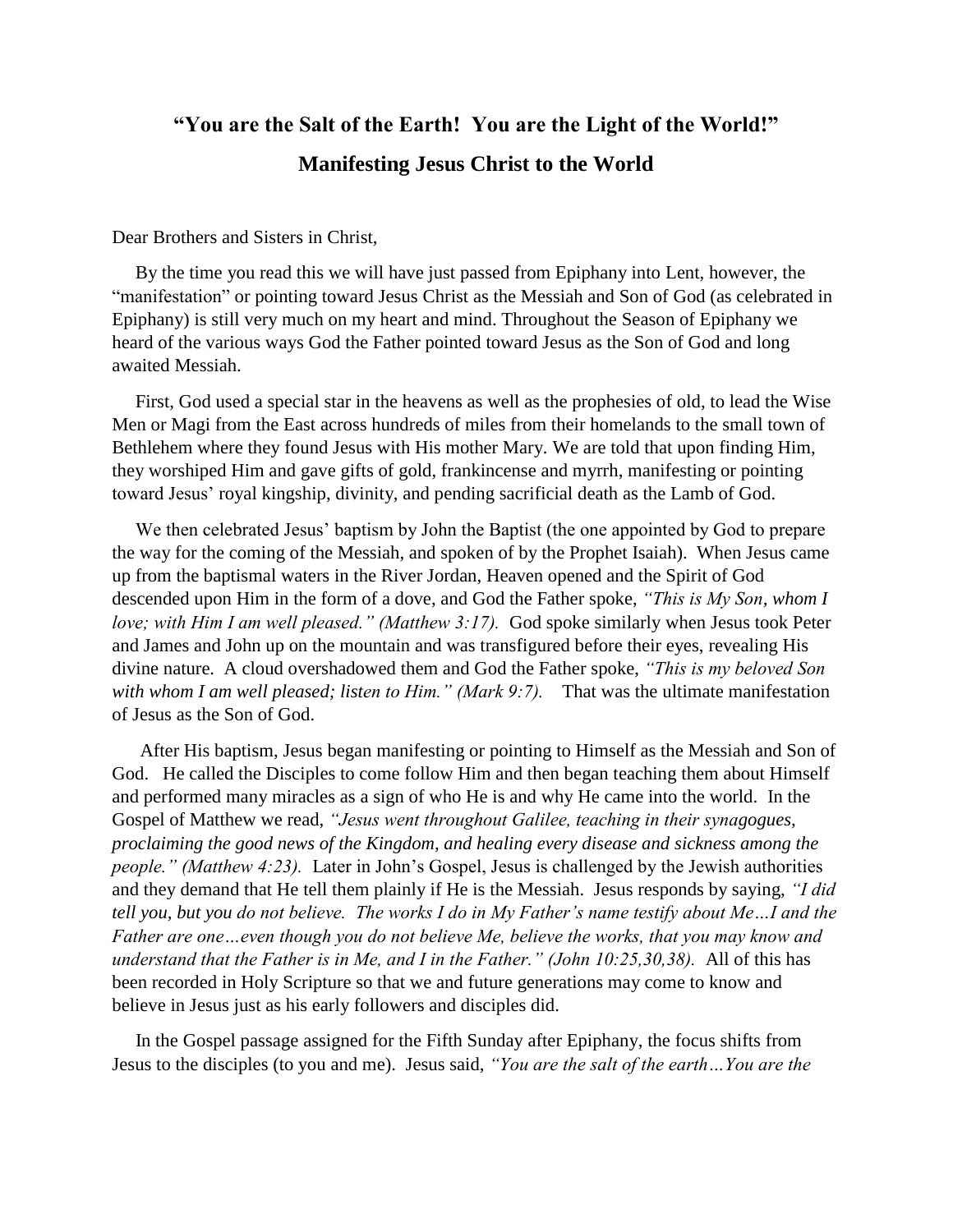*light of the world." (Matthew 5:13-14).* In making these statements, the Lord is saying there is a role for us to play in His manifestation as the Son of God, the Messiah and Savior of the world.

 In order to get a sense of what Jesus means when He says, *"You are the salt of the earth,"* it is important to think about the various qualities or characteristics of salt. As a quick aside, during my high school years, I lived in Grand Saline, Texas. The town was named Grand Saline meaning "great salt" because it sits on one of the largest salt deposits in the world. The Morton Salt Company headquartered in Grand Saline, built a salt palace several years ago for the annual salt festival. Unfortunately they have to keep rebuilding it because it keeps melting. Getting back to the qualities of salt, one of its main uses is as a seasoning. It is used to season food in order to help enhance or bring out its flavor. It is also used as a preservative, helping to preserve unrefrigerated meat so that it won't spoil. It can be used as a cleansing or purifying agent. As such, salt is often sprinkled in the "holy water" we use in Church. As we know up north, it is also used to help melt snow and ice.

 So what does all of this have to do with the manifestation of Jesus Christ? As we think about the qualities of salt just mentioned, the Lord is calling us as "the salt of the earth," to use our saltiness to help enhance the flavor of our teaching and personal conversations with others about Jesus, so that fellow Christians may be strengthened in their faith and non-Christians may come to know and believe in Him as Lord and Savior. He is calling us as members of the Body of Christ and "salt of the earth" to help fight the decay in the world around us and to offer ourselves to God to be used as a purifying and healing agent in the brokenness we encounter. He is calling us to live our lives in such a way that the love of Christ flows from us to help melt the hardened hearts that act as barriers to people's ability to believe and trust in Christ as Lord and Savior . It is only in and through the grace of God that we can do any of this.

 When Jesus said, *"You are the salt of the earth,"* He went on to say, *"But if the salt loses its saltiness, how can it be made salty again? It is no longer good for anything except to be thrown out and trampled underfoot." (Matthew 5:13)* The Lord is making it clear in this statement that He expects us to use our "saltiness" to help manifest or point others to Him. If we don't, what good are we? As we enter into Lent, we might want to contemplate on the level of our saltiness? What are we doing to help point others toward Jesus? In the Diocese of Albany we believe the Lord is calling us to be "Disciples making Disciples." Our "saltiness" is a key ingredient in caring out that mission.

 As we go about as the "salt of the earth" and "Disciples making Disciples," it's important to remember one of the other aspects of salt. When using salt, it is important to use the right amount. While a little bit of salt can help enhance the flavor of our food, too much salt can make it uneatable. As Christians we are called to share our faith, NOT beat people up over the head with our faith. There is a fine line between just enough and too much. May the Lord give each of us the grace to know the difference. WE want to help bring people to Christ, not drive them away.

 Not only did Jesus say *"You are the salt of the earth,"* but He also said, *"You are the light of the world."* He first pointed to Himself saying, *"I am the light of the world. Whoever follows Me*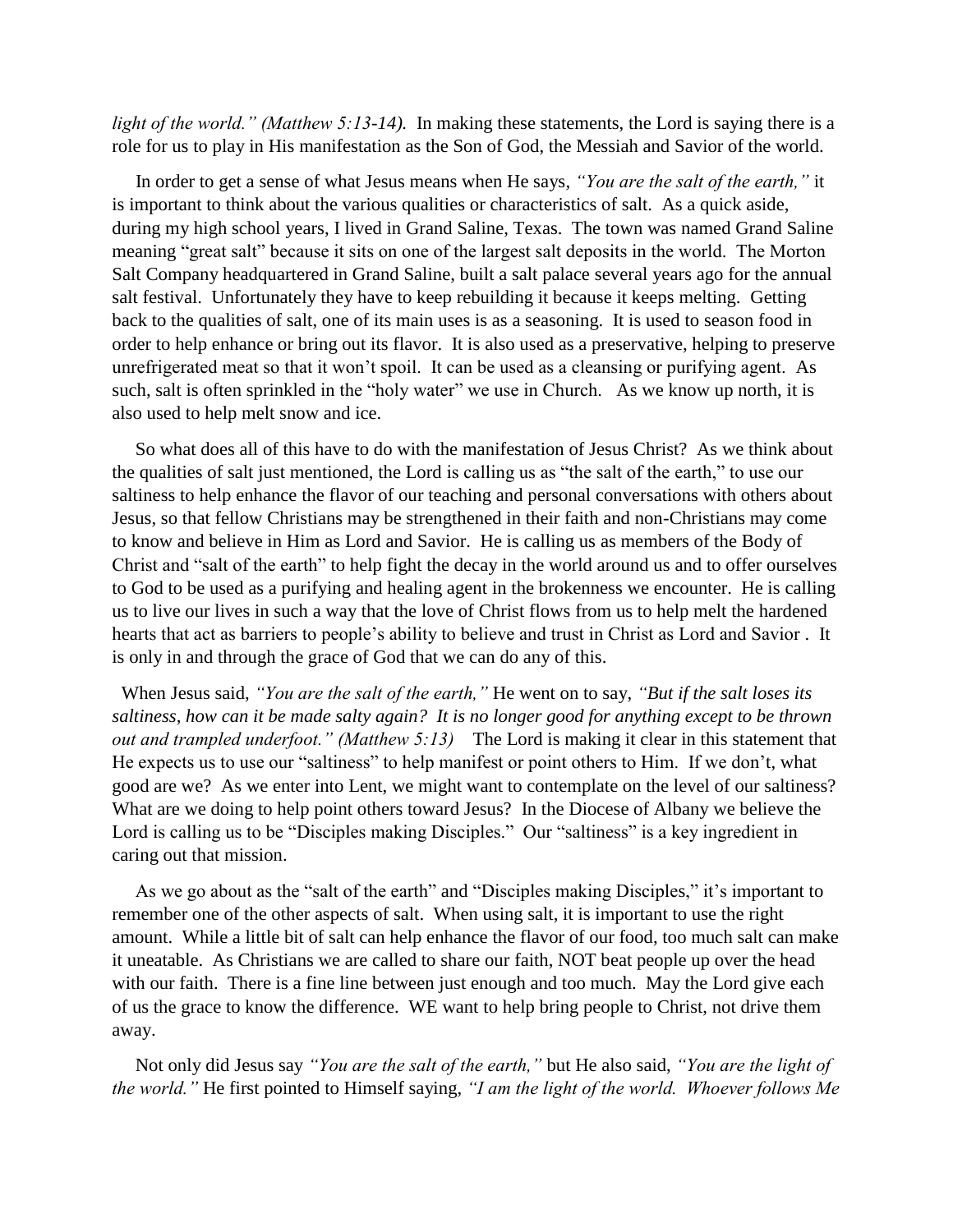*will never walk in darkness, but will have the light of life." (John 8:12)* He is the true light. As Christians, we are called to be a reflection of His light shining forth in us and through us, pointing others not to us, but to Him. Just as the light of the moon is actually a reflection of the sun's light, as Christians and the "light of the world," we are to live our lives in such a way that reflects the light of Christ. Light guides, reveals, comforts, warms, illumines, and points the way. Light overcomes darkness. Even the smallest flame shines out in a darkened room.

 I am reminded of the Great Easter Vigil and the lighting of the new fire. The service begins in darkness. A single spark ignites the fire which lights the Pascal Candle, signifying the "Light of Christ." As the Pascal Candle passes down the aisle, individual candles on both sides of the isle are lit from the Pascal Candle, sharing the "Light of Christ" with the surrounding candles until all the candles in the room are lit, filling the room with the "Light of Christ." As the "light of the world," Jesus is calling us to share His light with one another until the whole world is aglow in His light and glory.

 Is the Light of Christ shining forth in your life drawing and pointing others to Christ, or has it been hidden under a basket? Jesus said, a lamp is intended to be put on a lamp stand, not hidden away, in order that the whole room may be lit, driving away the darkness. Tragically many Christians today have hidden their lamp away in fear of being persecuted for their faith, or made fun of, or rejected by family and friends. The Lord calls us not to live in fear, but to trust and follow Him, sharing His light with others so that they may be set free from the darkness of sin and live in the light Christ Jesus. May Christ give each of us the grace to let His light shine forth boldly in our lives in such a way that He is manifested and glorified.

 While there is much that each of us can do individually in response to the Lord's call to be the "salt of the earth" and the "light of the world," this year we have the opportunity to come together as parish families and a diocesan family through the Alpha Ministry in an effort to manifest Christ to the world around us in a mighty and powerful way helping believers and nonbelievers alike to come to know and experience the love and forgiveness of Jesus Christ in truly life transforming ways.

 This year's Parish Leadership Conference will focus on reintroducing the Alpha, Ministry to all the parishes of the Diocese of Albany in an effort to help us better share the Good News of Jesus Christ with friends and loved ones as well as the stranger on the street. Early in Bishop Herzog's Episcopate, Alpha came to the Diocese of Albany, where it was well received by many, helping to ignite a new sense of joy and excitement in sharing the Gospel and growing many of our churches, both physically and spiritually. Over the years for a variety of reasons it kind of faded out. We believe it is time to bring it back on a large scale.

 "Alpha is an opportunity to explore life and the Christian faith in a friendly, open and informal environment. It is a 10 week course run in churches, coffee shops, prisons, and homes worldwide. Essentially, Alpha is a safe place to explore life's biggest questions." Its chief components include food, talk and discussion.

 The three-fold goal of this year's Parish Leadership Conference is for all those attending to: 1) Leave with an exciting and vibrant understanding and experience of bring people to Christ